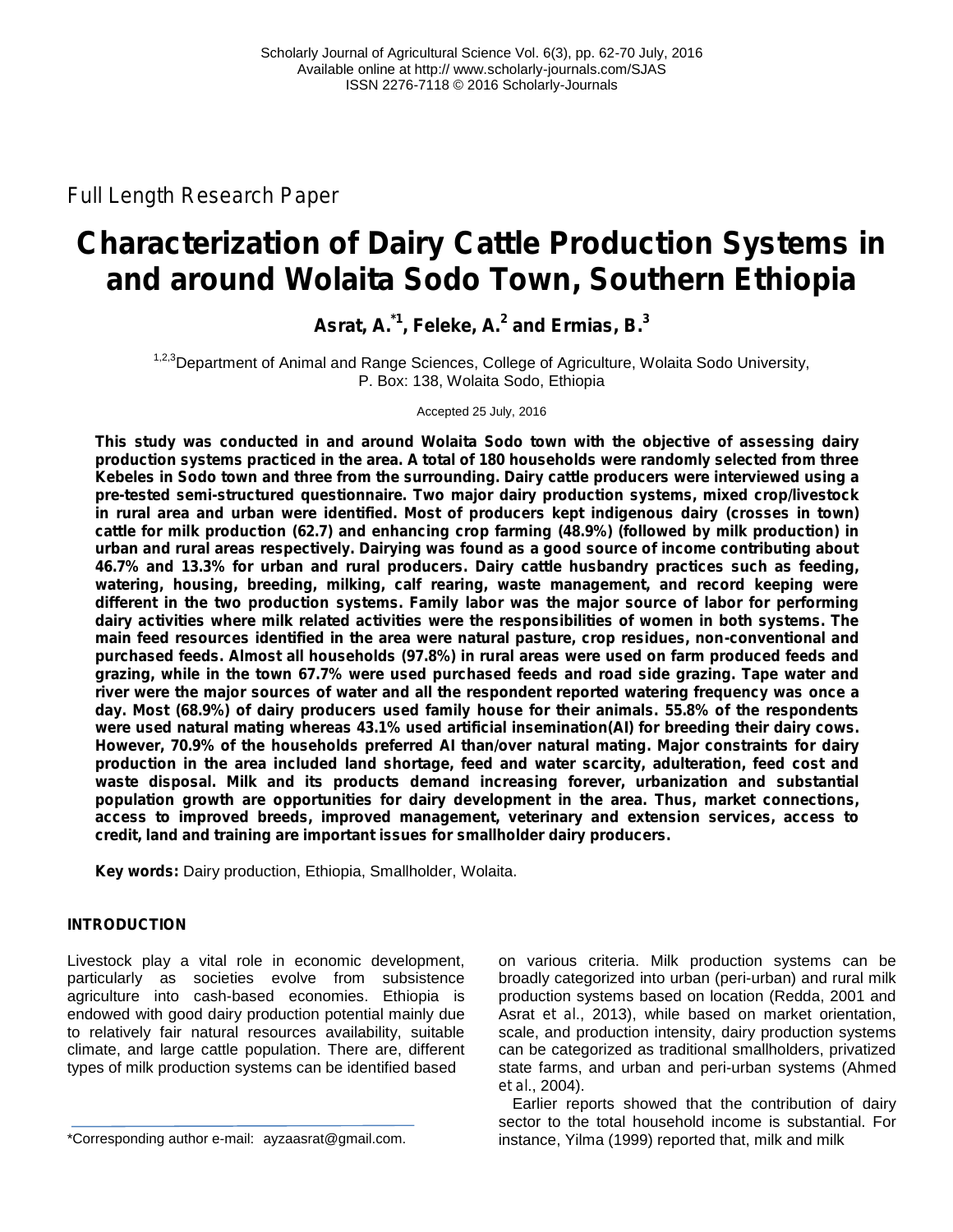products contributed 20-36% to the total farm income of smallholder farmers in Selale and Holleta areas of central highlands and 12-50% in and around Boditti, Wolaita zone (Asrat *et al*., 2013). Beyene and Abrahamsen (1994) also reported milk and milk products contributed up to 46% contribution to household income in Southern Ethiopia.

Currently the demand for dairy products in Ethiopia exceeds the supply and this is expected to induce rapid growth in the dairy sector (Haese *et al*., 2007). Factors contributing to this include rapid population growth, increased urbanization and income growth (Ahmed *et al*., 2004). Dairy products are traditionally used in Ethiopia and milk and its products are not consumed in enough volume. Although total annual milk production in the country tends to increase, per capita milk consumption tended to decrease and demand is not yet satisfied. For instance, per capita milk consumption decreased from 19 kg/year in 1980 to 17kg in 1993 and below 15kg in 2000 in spite of the estimated increase in annual growth rate in milk production from 1.7% during the period 1980-1993 to about 2.2% during the period 1994-2000 (FAO, 2004). The performance of the Ethiopian dairy sub-sector has been lagging far behind that of the neighboring countries with comparable agro-ecological conditions.

Generally, the productivity of dairy sector in Ethiopia is below the neighboring countries and expected level because about 97% milk is obtained through traditional system (subsistence goal production) and there are number of factors contributed for this. These include high human and livestock populations (that compete for land and other resources), land shortage, animal disease prevalence, feed scarcity and poor genetic potential of indigenous cattle breeds. The situation of dairy sector in Wolaita Zone in general and in and around Wolaita Sodo town in particular is no exception it is known for its high population density and land scarcity, which is believed to have partly been driven by a substantial rural to urban migration. Urban farming is a typical feature of Wolaita Sodo town where a significant proportion of the population is engaged and animals are fed with household kitchen wastes, purchased feeds such as green grasses or hay, etc.

Though dairy operation plays an important role to the livelihood of the engaged households in the area through income generation and home consumption, there is limited work so far conducted to understand dairy production patterns in and around Wolaita Sodo(WZAO, 2011), which is a prerequisite to make development interventions. And production (supply) and consumption (need) of milk and milk products are not balanced because of the ever increasing demand and traditional production system constrained by different factors (Asrat *et al.,* 2013). Therefore, the overall objective of this study was to assess dairy cattle production systems in Wolaita Sodo town and its surroundings thereby identify constraints and opportunities.

#### **MATERIALS AND METHODS**

#### **Description of the Study Area**

The study was conducted in and around Wolaita Sodo town, Southern Nation Nationalities and People Regional, located at 390km south of Addis Ababa. It is situated at latitude of 8°50°N and longitude of 37°45°E with an altitude of 2025 meters above sea level. The study area has mean annual temperature of 20°C and receives rainfall of 450-1446 mm (WZAO, 2011).

#### **Sampling procedure**

Sodo town is sub-divided into three administrative locations; Mehal, Merkato and Arada sub cities. A total of 180 households, 90 (30 each) from Wadu, Merkato Gebeya and Hibret Kebeles from Sodo town and 90 (30 each) from Damot Waja, Kokate Marachare and Offa Gandaba from the surrounding Kebeles that have at least one milking cow were selected based on milk production potential and randomly respectively. Both in the town and its surroundings, the households were selected randomly using simple random sampling technique. The survey work was supported by secondary data collected from the zonal, town and district level Offices of Agricultural Development (OAD).

For an individual interview a semi-structured questionnaire was used to collect the required information on socio-economic characteristics and family size of the households, cattle keeping activities and their reproductive characteristics, feeding and watering management, animal health, historical information of cattle keeping activities, milk production systems, constraints and opportunities.

#### **Statistical Analysis**

Data collected during the individual interview were analyzed by using SPSS version 20.00 (SPSS, 2012).

## **RESULTS AND DISCUSSION**

#### **Dairy production systems**

In the study area, two major dairy cattle production systems were identified; namely mixed crop/livestock production system in the rural areas and the outer edge of the town and urban dairy production system that operated within the town. The characteristics of these dairy production systems prevailing in the study area are briefly discussed below.

#### **Mixed crop/livestock dairy production system**

Mixed crop/livestock dairy cattle production system was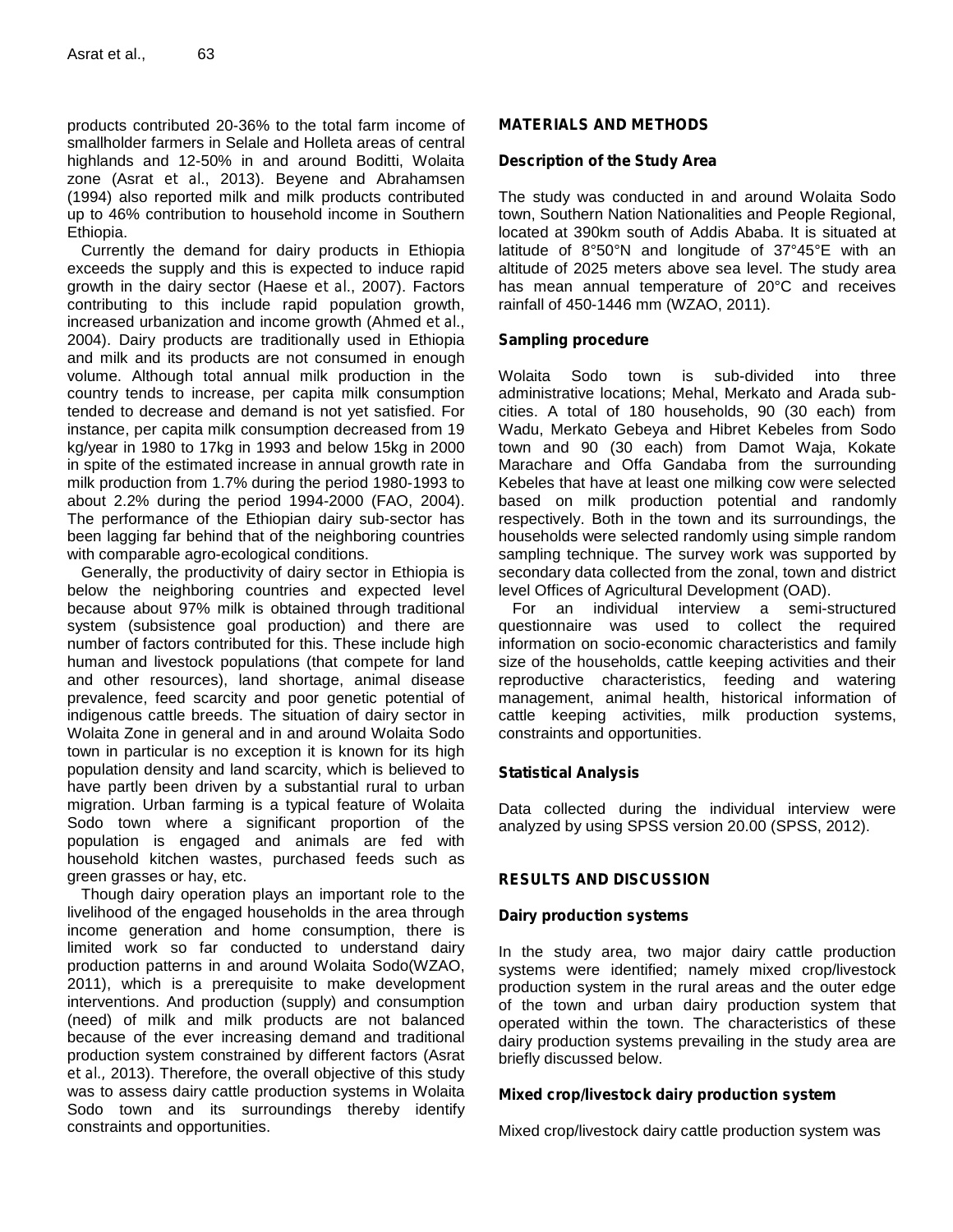| Variables % of total respondents (N=180) |      | Variables % of total respondents (N=180 |      |  |
|------------------------------------------|------|-----------------------------------------|------|--|
| Male                                     | 56.7 | Male                                    | 60.6 |  |
| Female                                   | 43.3 | Female                                  | 39.4 |  |
| Total family size*(years)                |      | <b>Members of HH</b>                    |      |  |
| <10 year                                 | 49   | Husband                                 | 56.1 |  |
| $11 - 25$                                | 13.3 | Wife                                    | 43.9 |  |
| $26 - 40$                                | 12.7 |                                         |      |  |
| >41                                      | 25   |                                         |      |  |
|                                          |      | <b>Occupation of HH</b>                 |      |  |
| <b>Educational status</b>                |      | Farmers                                 |      |  |
| Illiterate                               | 40.6 | Laborer                                 | 4.4  |  |
| < Grade 8                                | 36.7 | Government workers                      | 10   |  |
| High school complete                     | 5.6  | Trader                                  | 11.1 |  |
| Certificate holder                       | 8.3  | Retired person                          | 17.8 |  |
| Diploma and above                        | 17.2 | <b>Others</b>                           | 7.2  |  |

**Table 1:** Socio-economic characteristics of households in the studied area.

 $*$  Mean  $(+SD) = 6.51(+2.53)$  for total family size, HH=Households

practiced in the surroundings of Sodo town. In this type of production, crop cultivation and livestock production are complementary, in which, livestock provides power for land preparation and manure as fertilizer, while crop by products represent an important source of animal feed.

In this production system, different cereal crops predominantly produced include: barley (*Hordeum vulgare*), wheat (*Triticum aestivum*), maize (*Zea mays*), teff (*Eragrostis tef*) and sorghum (*Sorghum bicolor*). Tuber crops such as sweet potato (*Ipomoea batatas*), potatoes (*Solanum tuberosum*), enset/false banana (*Ensete ventricosum*), yam (*Dioscorea*) and Cassava (*Manihot cassave*) were also commonly used. Residues of these crops are commonly used as animal feeds. Similar farm inputs are reported from different parts of ethiopia where crop/livestock production system is a typical feature: Asrat *et al.,* (2013) in Boditti, Tolera and Said (1992) in Wolaita; Zewdu *et al., (*2003) in the mid highlands of Ethiopia; Chewaka (2006) in Yirgachefe area and Funte *et al.,* (2010) in Umbulo Wacho watershed in Southern Ethiopia. Natural pasture is used as the main source of livestock feed followed by crop residues (such wheat, barley and teff straws, maize stover; and pulse like beans and peas by-products). Similar types of livestock feeds were reported by Tolera (2009) in Wolaita and Funte *et al.,* (2010) in Umbulo Wacho watershed in Southern Ethiopia.

In this dairy production system, cows are kept for multipurpose and fed on grazing land and crop residues. Dairy products such as butter milk, butter and traditional/cottage cheese are marketed to buy farm inputs and family needs.

Though there are dairy cooperatives established since 2010 in the area by the support of the regional bureau of agriculture in order to help local people especially of women raise income from value addition on milk, none of the members were skilled of the milk processing, handling and preservation technique, etc. In addition,

there is little shared responsibility and inadequate equipment available and they have been weakly operational according to respondents.

#### **Urban dairy production system**

Urban dairy production system was commonly practiced in Sodo town. However, dairy producers in this system were reported they challenged by land and feed shortage. This dairy production system is market oriented like most urban dairying of Ethiopia and other East African countries is characterized by market orientation. The types of feed commonly used in this production system include purchased concentrates and roughages of conventional and non-conventional sources. In addition to these, different fruits, wastes and road side grazing were also used.

#### **Scio-economic characteristics of households**

The socio-economic characteristics of the respondents are presented in Table 1. Of the total respondents, 56.7% were males and the remaining (43.3%) were females. Most of the respondents (87.3%) were in the age category of 25-60 years, while 12.7% were over 60 years old. About 41% of the total respondents were illiterate; however in the town the proportion of literates were higher.

The results in general indicate that most of dairy cattle owners in the study area are literate; indicating that with good extension and training program they can improve their dairy production systems which are mainly based on traditional system currently. The average family size by age category showed that the almost half of household members (51%) were within productive age group categories in both urban and mixed crop/livestock production systems. The overall mean number of family size in the study area was 6.51.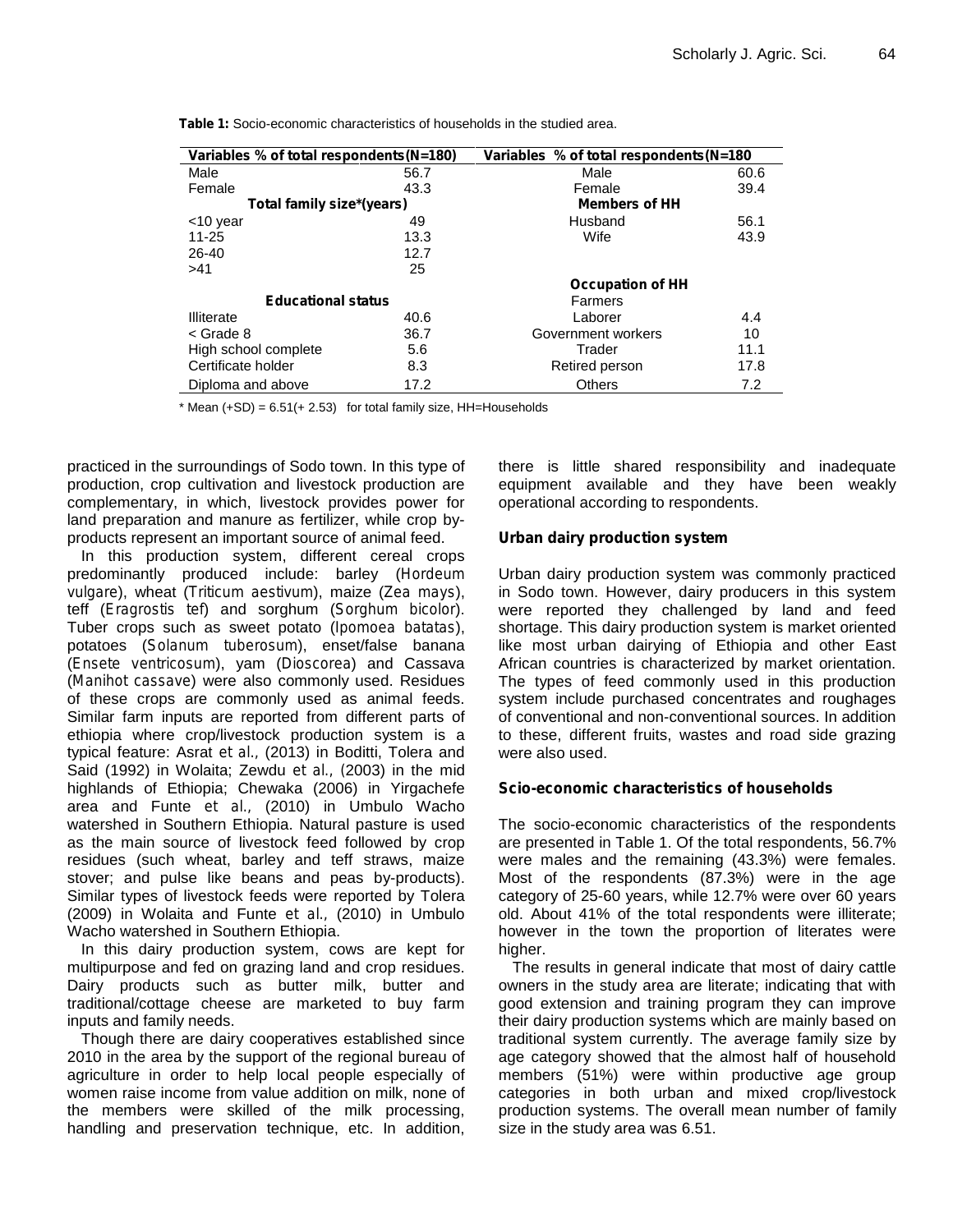| <b>Purpose</b>           | % of total respondents |                    |  |
|--------------------------|------------------------|--------------------|--|
|                          | Sodo town (N=90)       | Surroundings(N=90) |  |
| Milk production          | 62.16                  | 20                 |  |
| Milk and meat production | -                      | 24.4               |  |
| Enhancing crop farming   | -                      | 48.9               |  |
| Calf rearing             | 11.1                   | 4.4                |  |
| Security                 | 4.44                   | 2.2                |  |
| Dung production(as fuel) | 22.2                   |                    |  |

**Table 2:** Purposes of keeping cattle in urban and rural production systems from the respondents' perspective

N=Number of respondents

According to the respondents' belief, age or sex of the household head, educational level and family size have implications on the livestock husbandry practices. They think that male household head has power and capacity in collecting feeds and performing outdoor cattle management activities than females and educated households improve at least some of the livestock related routine managements. Some of the respondents also reported that because of land shortage and expansion of town, they are shifting their mode of life from farmer either to trader and/or daily worker.

Dairy cattle owners generate income from different sources. For the majority of rural producers, dairying is not the main income source where sales from crops accounting for about 53.3% of the total household income. Although butter and sour buttermilk were marketable dairy products throughout the year, the income obtained from these products was not significant. As observed during the study, for urban producers, the contribution of the dairy operation is substantial (46.7%) of the total household income. However, the overall contribution of dairying to the total household income in the present study was 30%. This was in agreement with 31% reported by Asrat *et al*., (2013) in and around Boditti and 34% reported by Ahmed *et al.,* (2003) from around Holleta.

According to the respondents, cattle purchasing, selling and breeding activities were mainly operated by adult males. From the total number of respondent households, 95.6% of adult males were involved in purchasing and selling of cattle and breeding activities. Male family members are, in most of the cases, in charge of cattle tending especially in the mixed crop/livestock production system in rural areas. But other family members were also found to be involved in this activity especially females less than 15 years age. Routine dairy activities like feeding, milking and nursing of sick animals, on the other hand, were performed by female family members. In the case of urban producers, these activities are operated by hired labor (if the farm is somewhat intensive) in addition to family members. All activities related to milking, milk handling, processing (churning) and milk selling were performed mainly by household wives and other adult female members and/or female children above 15 years old.

#### **Purposes of keeping cattle**

In the mixed crop/livestock production system of the study area (rural areas), dual purpose cattle of local and/or crosses(not more than 50% blood level) were kept to produce milk for household consumption and male calves with the intension of providing draught power later on. The most important significance of cattle is that they are an asset that can readily be converted into cash needed to purchase of farm inputs like fertilizers and improved seeds for the next crop production cycle. The role of animal dung in the area is high related to land scarcity where it is used as fertilizer for farm land in rural and as fuel in urban areas respectively. In rural or mixed crop/livestock production system, the primary purpose of keeping cattle is also noted by other authors for different crop/livestock production systems in different parts of the country (Tola *et al*., 2004; Tadesse *et al.*, 2005; Yigrem *et al*., 2008).

#### **Dairy cattle husbandry practices**

#### **Feeds and feeding systems**

Animal feeds represent the major input in any dairy operation. Common feed resources in the study area varied between production systems. In the mixed crop/livestock production system, grazing on marginal and/or communal land areas and after crop harvest are the major feed resource (Table 3). In addition, almost all households (97.8%) in rural areas use animal feeds from their own crop farm even though it is not satisfactory in addition to grazing, while others use own farm and purchased feed together with grazing. On the other hand, 67.7% of dairy producers in the town use purchased feeds from different sources together with road side grazing. About 32.9% and 44.4% use roadside and/or home-yard grazing with some purchased feeds and other feed resources such as kitchen and open market wastes.

Both conventional and nonconventional feed resources are used in the study area like most parts of Ethiopia. Feed resources commonly used by dairy producers include grazing, natural grass, hay, purchased green grass and cereal crop residues. Other animal feed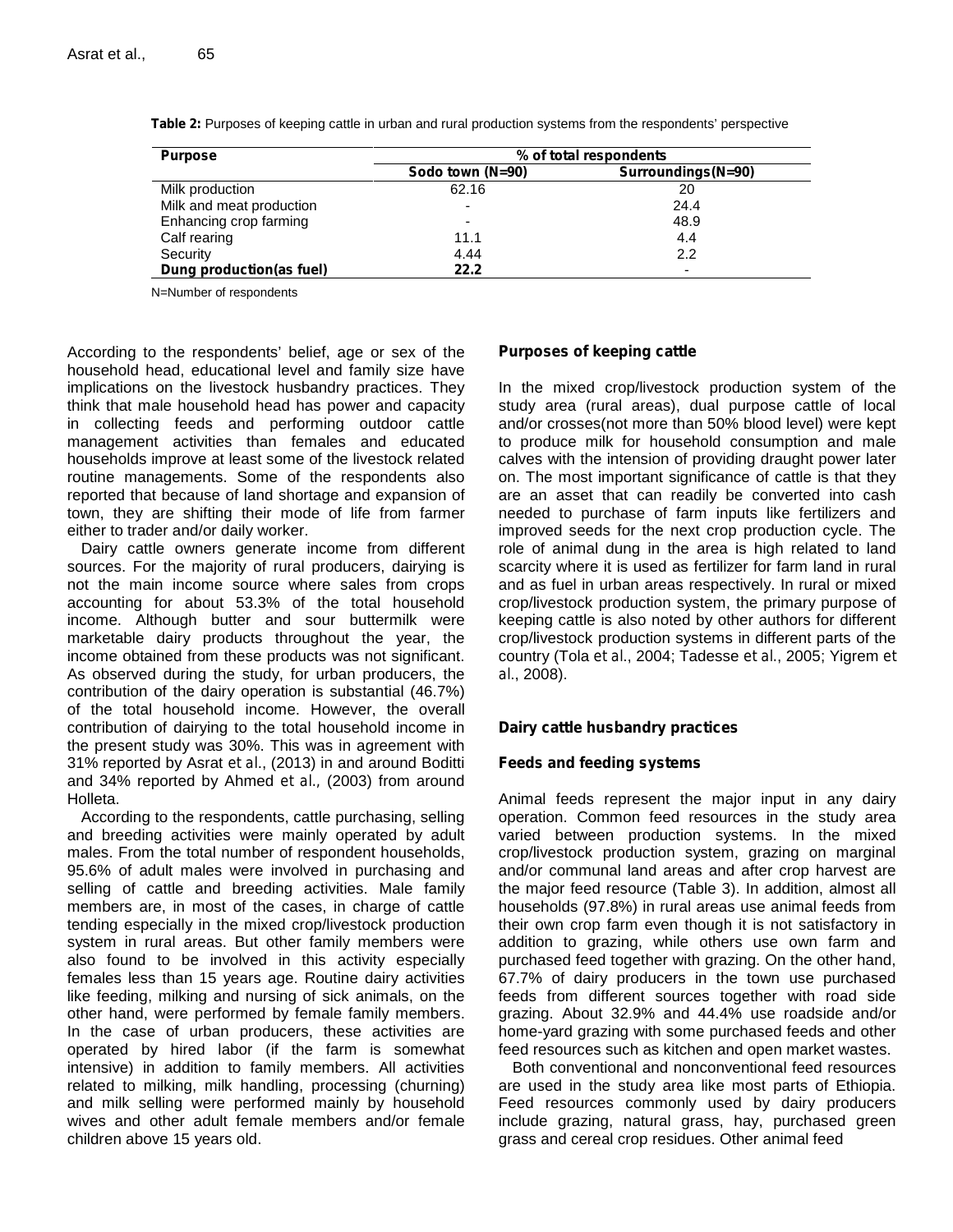| Major feed sources and feeding systems | % of total respondents |                            |  |
|----------------------------------------|------------------------|----------------------------|--|
| <b>Feed resources</b>                  | $(N=90)$<br>Sodo town  | <b>Surroundings (N=90)</b> |  |
| Grass/pasture                          | 100                    | 100                        |  |
| Conserved feeds                        | 55                     | 66                         |  |
| Crop residues                          | 49.5                   | 100                        |  |
| Purchased feeds                        | 67.1                   | 38.5                       |  |
| Non-conventional feeds                 | 77                     | 71.5                       |  |
| <b>Feeding practices</b>               |                        |                            |  |
| Grazing                                | 32.9                   | 44.4                       |  |
| Tethering                              | 26.7                   | 7.8                        |  |
| Cut and carry system                   | 12.2                   | 25.6                       |  |
| <b>Others</b>                          | 28.2                   | 22.2                       |  |

**Table 3:** Major feed sources and feeding systems identified in the study area.

N=Number of respondents

resources include pseudo stems of enset (false banana) and banana; their leaves; maize and sorghum stover, improved forages like elephant grass (*Pennsetum purpureum*) and pigeon pea (*Cajanus cajan*). Mixed homemade concentrate feeds such as cotton seed with maize grain; cotton seed with coffee leaves; fruits and fruit seeds like avocado; root crops like sweet potato, sugar cane (*Saccharum officinarum*) and its tops especially in dry season are also commonly used. Moreover, plant weeds and non-conventional feeds like *Attalla* (local beverage by-product), kitchen wastes and edible leaves of other plants such as '*Korch*' and grabble are also fed to animals. The current result agrees with the report of Asrat *et al*., (2013) in and around Boditti.

The cereal crop based system, which is mainly found in the rural areas, is similar in feed resource use with most mixed crop/livestock production systems of Ethiopia (Yigrem *et al*., 2008; Yilma and Ledin, 2000; Zewdu *et al*., 2003; Tadesse *et al.,* 2005). Crop residues are also the major feed sources in the area as is the case in most parts of the country as reported by Tolera (2009). In the area, annual food crops particularly cereals and root crops are dominant, and crop farming is highly integrated with livestock production, particularly with cattle rearing.

In the study area, cattle graze along roadsides and/or common grazing area or tethered and graze in the backyard that agrees with the report of Asrat et al., (2015) in Humbo Woreda. During the dry season, unlike cereal crop based systems of the mid-highlands of Ethiopia, farmers feed their cattle with enset and banana pseudo stems and leaves, sugar cane and its tops, and leaves from different trees. Similar feeding practices were also reported in various parts of the country (Tolera and Said, 1992; Tolera, 2009; Chewaka, 2006; Asrat *et al*., 2013 and Yigrem *et al*., 2008).

Dairy producers in the urban areas mainly use purchased roughage and concentrate feeds along with non-conventional feeds like *attella*. There is no hay making practice for later use during the dry season where feed is less available. Therefore, during the dry season, urban producers rely on purchased animal feeds such as sugar cane and green or dry grass. According to Mekasha *et al.,* (2003), in intra-urban and peri-urban dairy farmers around Addis Ababa milk shed and Yigrem *et al.,* (2008) in Shashemene-Dilla areas, hay is also the most common feed resource. In the studied area, hay stacking practice was not observed, which should be encouraged for future use in the dry season where feed scarcity is the main problem to cattle producers.

Feed resources observed in the present study were similar to the commonly used feeds in other urban dairy farming systems in Ethiopia (Mekasha *et al.*, 2000; Gebreselassie, 2006). In the study area, supplementary feed was mainly given to lactating cows (69.6%) followed by pregnant dairy cows (30.4%) with the intention of boosting next lactation milk and draught oxen in rural areas (95.6%). In their study around Shashemene-Dilla areas, Yigrem *et al.,* (2008) also reported a similar value (58%).

#### **Water resources and watering practices**

The main sources of water in the present study were rivers, tape water, spring and borehole (Table 4). Majority (57.7%) of the respondents in the rural areas obtain water from rivers while 56.6% in the town used tap water. Dairy producers that use river water for their animals do not treat it.

Frequency of watering to dairy animals varies from one production system to another, which is affected by different factors, among which season, accessibility (getting easily), performance and/or breed of the animals (that describes the amount of water), and type of predominant feed (dry or wet) and feeding systems (indoor or outdoor where some water is available). In the studied area, all of the households provide water to their animals once a day except the household that live around or near watering points or rivers whatever the season is.

#### **Housing system**

About 81% of the households in rural or mixed crop/live-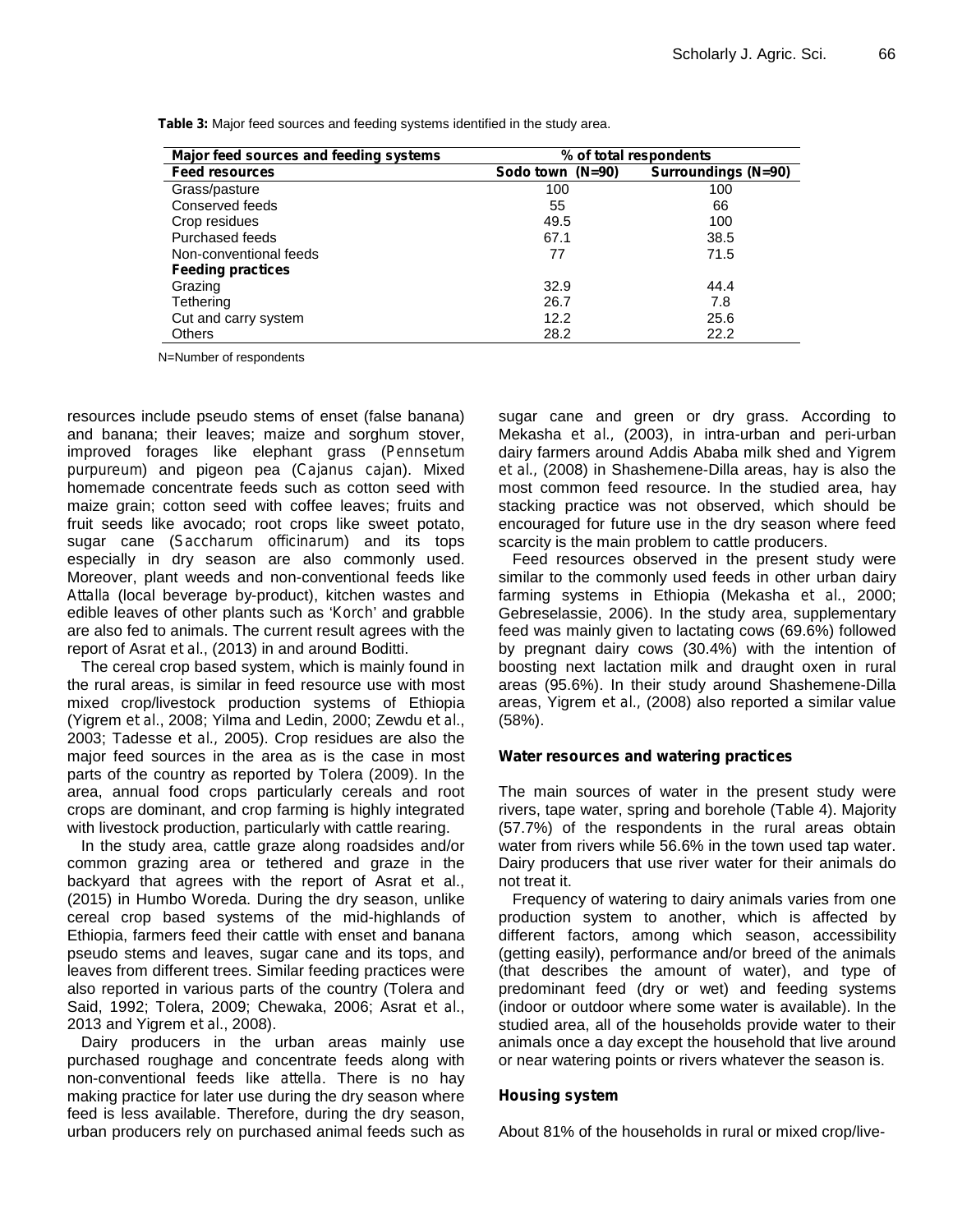| <b>Water resources</b> | % of total respondents |                            |  |  |
|------------------------|------------------------|----------------------------|--|--|
|                        | Sodo town (N=90)       | <b>Surroundings (N=90)</b> |  |  |
| <b>Rivers</b>          | 16.7                   | 57.7                       |  |  |
| Tap water              | 56.6                   | 17.8                       |  |  |
| Spring water           | 11.1                   | 10                         |  |  |
| <b>Borehole</b>        | 15.4                   | 14.4                       |  |  |

**Table 4:** Water resources and frequencies of watering in the study area

N=Number of respondents

stock system kept their cattle within family house, while 19% used a separate shelter and open barn/shed or fences within their own compounds. This is in agreement with Yigrem *et al*., (2008) in Shashemene-Dilla; Asrat *et al.,* (2015) in Humbo Woreda, and Asrat *et al., (*2013) in Boditti, Wolaita zone. According to the respondents, cattle are housed together with the family because of the fear of thieves, to protect animals from extreme environmental hazards and also for ease of husbandry practices such as feeding, watering, milking, waste management.

In the urban production system, housing cattle with the family was uncommon and was only practiced by farmers or households around the periphery of the town. The majority (56.8%) of the households in the town areas used cooking places (kitchen), 35.1% separate houses and 8.1% open barn/shed or fences within their own compounds respectively for their animals. All the interviewed dairy producers in the area reported they clean the barn every day. Though housing cattle in separate house has its advantage, dairy producers in the present study area mostly (68.9%) used family house for their animals rather than sheds designed in a proper way. This trend should be avoided and use of sheds or separate houses should be encouraged.

#### **Breeding system**

In the mixed crop/livestock or rural production system, most of the households (68.9%) use natural mating using local bulls, 28.9% of the households use Artificial Insemination (AI) and the rest (2.2%) use both natural mating and AI service. Whereas 42.7% of the households in the urban system also used natural mating and the majority (57.3%) used AI. According to the respondents, the reason for the limited use of AI in rural area is the fear that the size of local female cattle is not fit to carry and parturate the offspring of improved breeds.

Based on the type of livestock production system, there are different factors that determine the preference of breeding methods in the area. These factors include: access and cost of AI service, ease of getting preferred service, access of breeding bull, number of services required till conception, knowledge of heat detection and size and performance of female animals in the area. Accordingly, 55.8% of the respondents in the present study area used natural mating from locally available bulls whereas 43.1% used AI for breeding of their dairy cows. When the aforementioned factors are not considered, almost all (70.85%) of the households in the area prefer AI.

Genetic improvement of cattle is the key element in the production of milk and milk products. In order to respond to high milk demand and utilize potentials and resources available there, provision of genetically superior dairy cattle and/or good breeding services as per the need of producers is one of the prerequisites for the development of dairying in the studied area. There is a noticeable difference in production performance and other economically important traits between local breeds and their crosses. Consequently, getting access to improved genetic material through improved AI or breeding service is critical to enhance the development of the dairy sector in the area.

#### **Milking practices**

Majority (95.3%) of the households milked their cows thrice a day; at 6-7am in the morning, 3-4pm in the afternoon and 8-9pm in the evening. Beyene (1994) also noted similar practices in some enset producing areas of Wolaita Zone. All the dairy producers in the area wash the cows' udder before milking with clean water. The average daily milk yield per cow in the present study area reported by the majority (87.3%) of respondents was 2.95 liter which is by far higher than CSA (2015) report (1.35 liter) in the country.

In almost all cases, milking was predominantly handled by household wives or adult females. In some special cases in town, milking was handled by hired labor. Milking in different parts of Ethiopia is primary handled by women, which agrees with the current result.

### **Calf rearing practices**

Majorities (94.1%) of the respondents were practiced partial suckling prior to milking, and colostrum was given to calves freely and about 55% of the respondents continue it from 5 to 7 months of age. This result is in line with the reports of Asrat et al., (2015) from Humbo Woreda (80%) and Asaminew and Eyasu (2009) in Bahir Dar and Mecha areas (80.7%). The remaining households in the town that kept cross breeds and got high incomes from milk sale never allow partial suckling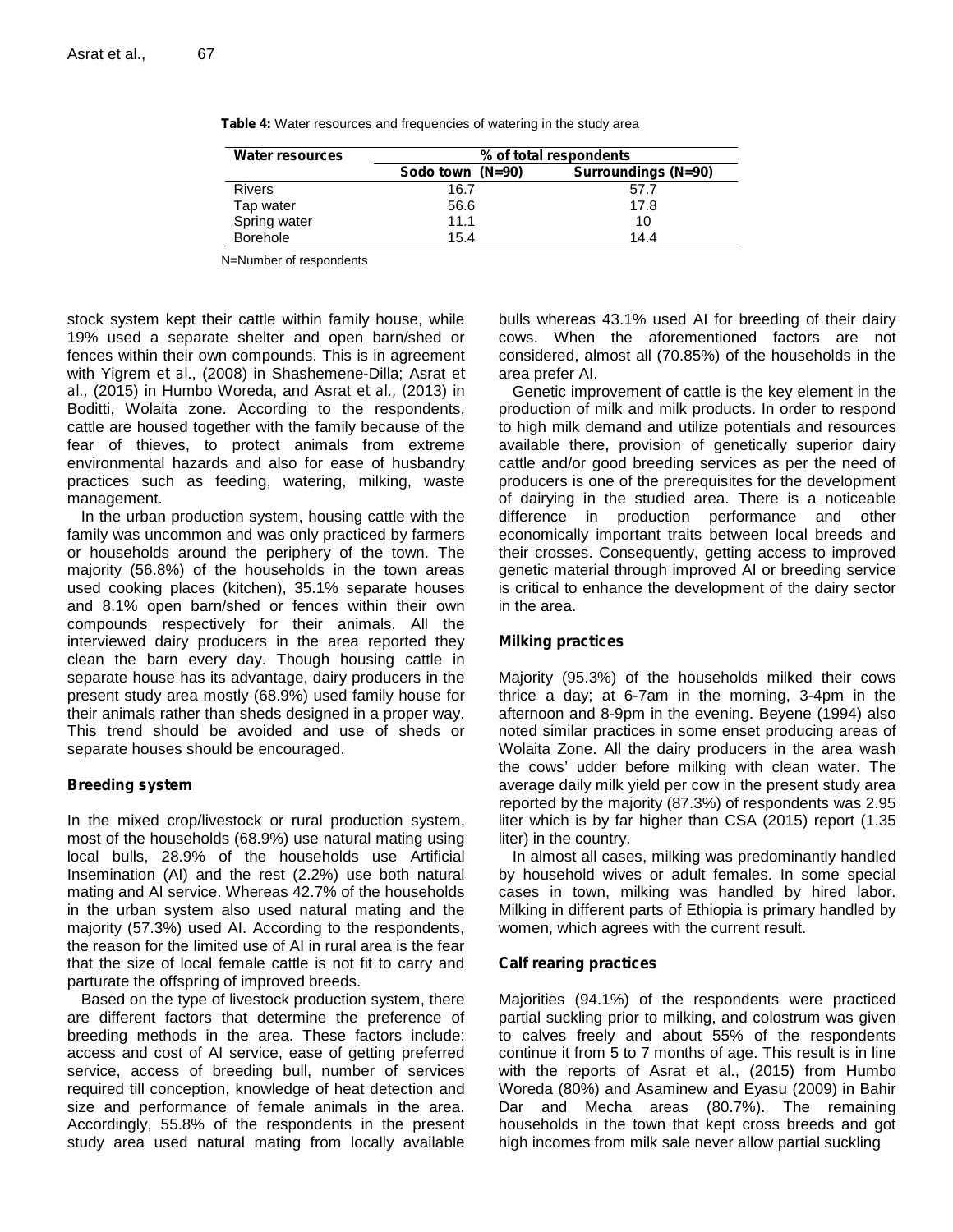but for the first 15 days gave milk freely. They provide milk for the calves by using different equipments. However, with respect to weaning, the majority (65.1%) of households allow weaning (after the dam became pregnant especially in rural area), 17.2% when there is feed availability for the calves, 10.7% wean when the cow becomes aggressive or reduced milk production for the calf while the rest 7.1% of the households wean calves when the dam becomes dry. Colostrum feeding practices in the studied area lasts for 5 to 7 days in almost all producers' case.

Supplementary feeds, mostly fresh grasses were provided to calves at one month of age in the majority of the households (84.4%) while 11.1% provided supplementary feeds starting from 15 days after birth. In case of urban producers, the majority (58.2%) started supplementation 7-15 days after birth, which revealed that the urban producers follow early weaning practices with the assumption of profit maximizations from sale of milk that was otherwise be used by calves. The rest 41.8% start supplementation after one month of age which is similar with that of rural producers. This condition was also reported by Yigrem *et al.,* (2008) for Shashemene-Dilla and Asrat *et al*., (2013) for Boditti areas respectively.

#### **Manure management**

All the interviewed dairy cattle producers in the rural livestock system used animal dung primarily as fertilizer. In addition, it is also used as household fuel. Manure from these animals play a very important role for farming of their food crops, particularly for coffee, enset, maize, root crops and fruits found in the garden of the farmer. Enset usually requires a large quantity of organic fertilizer and thus animal dung had special attention than the cereal crops. Some people who do not have the capital to afford their own cattle, kept dry and pregnant cows and calves that belonged to other people until calving or growing for the benefit of using the manure to fertilize their crops.

Disposal of manure in urban agriculture is one of the major problems of dairy producers. Majority (58.9%) of urban producers paid out extra money to dispose off or transport (farmers around the periphery of towns to fertilize their crops) animal dung out of the town for carter men, 22.2% of households used the cow dung primarily as household fuel and others (13.3%) used it to fertilize fruits within their compounds.

Manure collected from urban dairy farms can be made available to the surrounding rural farmers for use as organic fertilizer and thereby reduce operating cost of farmers exhausted on purchase of inorganic fertilizers. The other important option which leads to technological application is that manure can be used as a source of energy through biogas production, if all the necessary infrastructures are available, it can be installed within

reach of urban farmers compound that agrees with the options reviewed by Ermias and Asrat (2015). Proper manure management is one of the major routine activities in dairy production that is must to clean manure and urines from the dairy house to assure good and hygienic working conditions.

#### **Record keeping practices**

Though the trend of record keeping is almost not familiar in smallholder (traditional) dairy farming in many parts of Ethiopia, 42.7% (town) and 27.8% (surroundings) of dairy producers were found to maintain breeding/AI and farm/reproduction records respectively, in the present study area. However, 29.4% of dairy producers did not practiced record keeping did not know the importance of record keeping. In disagreement to the present result, Asrat *et al.,* (2013) reported 95% of respondents in and around Boditti town, Wolaita zone were not practiced record keeping.

#### **Constraints and opportunitiesof dairy cattle production**

#### **Constraints**

Table 5 presents the major constraints to dairy cattle production in the study area. Ranked by the respondents; land shortage  $(1<sup>st</sup>)$ , feed shortage and waste disposal  $(2^{nd})$ , and water scarcity  $(4^{th})$  in the town, while land shortage (1<sup>st</sup>), adulteration (2<sup>nd</sup>), feed shortage and water scarcity (3<sup>rd</sup>) in surroundings were among the major constraints to dairy cattle production. The result of current study is similar with reports of different scholars in different parts of the country.

In addition to the abovementioned factors that hinder dairying in the area, lack of skills in different aspects of dairy activities, poor extension and veterinary services and dairy cooperatives especially to urban dairy producers since there is one that was established in 2010 in Kokate Marachare which is not functioning now a days. Most farmers in general and dairy producers in particular in the area had never been received training regarding feed conservation techniques, feeding systems, housing, basic animal health(slight), reproductive management, milk handling and importance of dairy cooperatives. Similar case was reported by Nebiyu (2008) in Delbo Watersheds of Wolaita, Asrat *et al*., (2014) in Boditti, Yigrem *et al*., (2008) in Shashemene-Dilla and Asaminew and Eyasu (2009) in Bahir Dar and Mecha areas.

### **Opportunities**

The major opportunities to dairy cattle production in the study area are shown in Table 6. High milk demand  $(1^{st})$ ,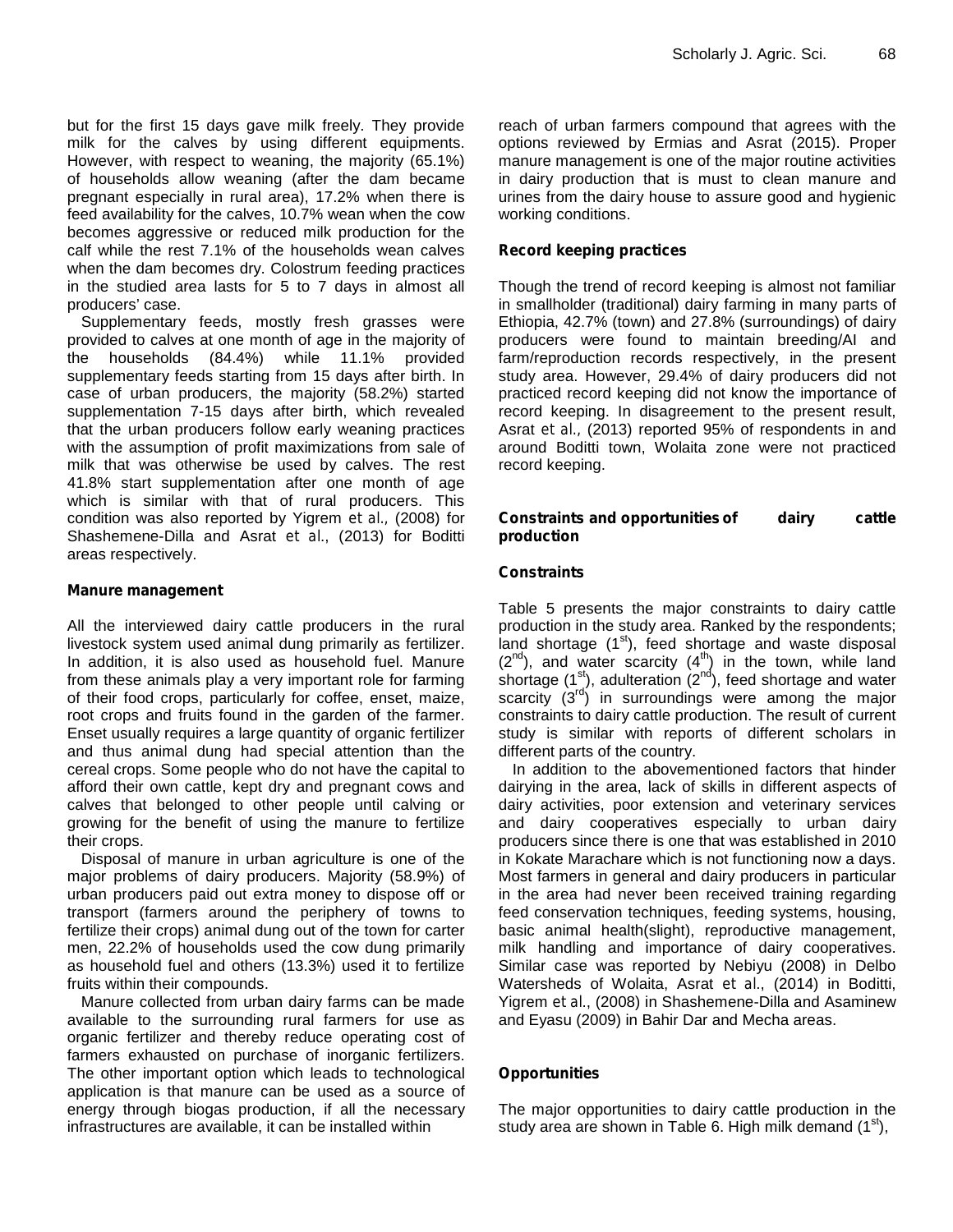| <b>Constraints</b>     | % of total respondents |      |                    |      |
|------------------------|------------------------|------|--------------------|------|
|                        | Sodo town(N=90)        | Rank | Surroundings(N=90) | Rank |
| Land shortage          | 100                    |      | 100                |      |
| Feed shortage          | 87.8                   |      | 77.8               | 3    |
| Waste disposal         | 87.8                   |      |                    |      |
| Water scarcity         | 86.7                   | 4    | 77.8               |      |
| Feed cost              | 80                     | 5    | 46.8               |      |
| Adulteration           | 73.4                   | 6    | 86.7               |      |
| Lack of credit         | 43                     |      | 68.9               | 5    |
| Disease outbreak       | 43                     |      | 53.3               | 6    |
| Poor genetic potential | 31.6                   | 9    | 37.8               |      |
| <b>Others</b>          | 17.2                   |      | 23.3               |      |

**Table 5:** Dairy production constraints identified in the studied area.

N=Number of respondents

**Table 6:** Dairy production opportunities identified in the studied area

| <b>Opportunities</b>   | % of total respondents |      |                     |      |
|------------------------|------------------------|------|---------------------|------|
|                        | Sodo town (N=90)       | Rank | Surroundings (N=90) | Rank |
| Milk demand            | 93.3                   |      | 68.4                |      |
| Urbanization           | 87.8                   |      | 77.8                |      |
| Population growth      | 43.3                   |      | 46.6                |      |
| Climate condition      | 41.8                   |      | 53.3                | 3    |
| Government policy      | 37.8                   |      | 44.4                | 5    |
| <b>Infrastructures</b> | 31.6                   |      | 37.8                |      |

N=Number of respondents

urbanization  $(2^{nd})$ , population growth  $(3^{rd})$  and suitable climatic condition  $(4<sup>th</sup>)$  in the town and urbanization  $(1<sup>st</sup>)$ , high milk demand  $(2^{nd})$ , suitable climate  $(3^{rd})$  and population growth  $(4<sup>th</sup>)$  in the surroundings were among the major opportunities ranked by the respondents.

Dairying provides the opportunity for smallholder farmers to use land, labor and feed resources and generate regular income. Therefore, market connection, improved breeds (access for AI), improved management and veterinary and extension services are the major issues for smallholder dairy development in addition to provision of credit, adequate land and training. This result agrees with the reports of Asaminew and Eyasu (2009) in Bahir Dar and Mecha and Asrat *et al*., (2014) in and around Boditti areas.

#### **CONCLUSION AND RECOMMENDATIONS**

In the present study, two major dairy production systems, mixed crop/livestock (practiced predominantly in rural areas) and urban (practiced in the town) were identified. Most of producers kept indigenous dairy (crosses in town) cattle for milk production and enhancing crop farming in urban and rural areas respectively. Dairying was found as a good source of income for all farm families in the area contributing 46.7% for urban producers and 30% in general in the studied area. Family

labor was the major source of labor for performing dairy activities where milk related activities were the responsibility of women in both systems.

Natural pastures, crop residues and non-conventional feeds in rural areas and natural pastures, purchased and non-conventional feeds in town were the major feed resources identified in the area with grazing(road sides and on marginal areas), tethering and provision of different feeds by various means, the major feeding practices. Tape and river water were the main water resources used by urban and rural production systems respectively with once a day watering frequency. The major constraints to dairy cattle production in the area; were land and feed shortage, water scarcity, adulteration, high feed cost and waste disposal (in urban area), lack of credit, disease outbreak and poor genetic potential. The increasing milk and its products demand, urbanization and population growth were among the opportunities for dairy cattle production in the area.

In conclusion, market connection, access to improved breeds (AI), improved management, veterinary and extension services, access to credit and land are among the important things for smallholder dairy producers that responsible bodies must address. In addition to this, provision of training on improved feeding, dairy cooperative, modern dairy cattle production and researches on how to handle urban dairy farming challenges must be the major focus areas in the future